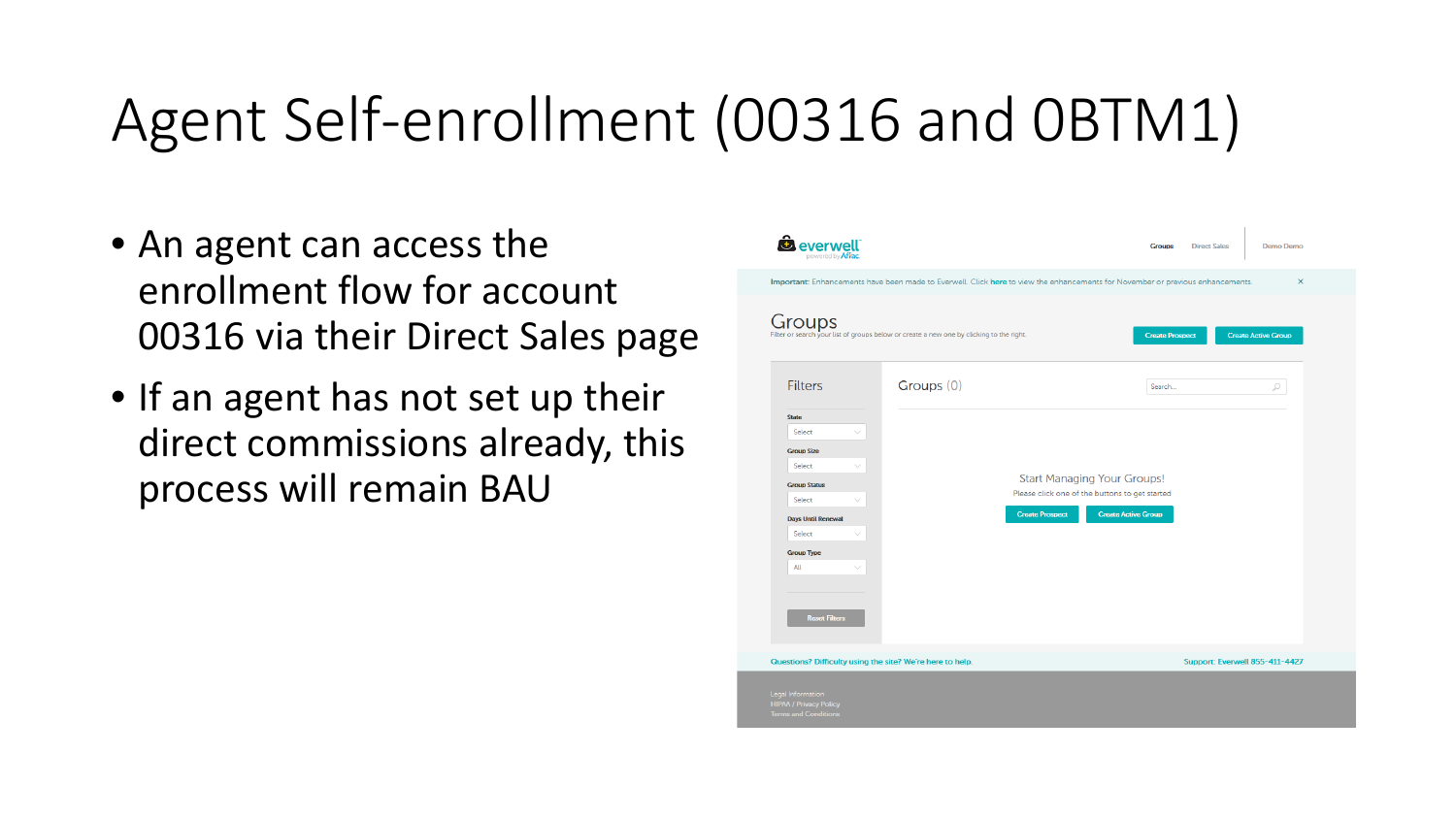#### Agent Self-enrollment (00316 and 0BTM1)

#### **Direct Sale (Normal Setup) Direct Sales View**



| Demo Demo<br>Groups<br><b>Direct Sales</b>                  |
|-------------------------------------------------------------|
| <b>Create New Customer</b>                                  |
| <b>Enrollments</b><br><b>Reports</b>                        |
| Search by Name or Last 4 of SSN<br>Q                        |
| <b>SSN</b><br><b>Date Created</b><br><b>Alerts</b><br>Quote |
| $\circledS$<br><b>Show</b> XXX-XX-3333                      |
|                                                             |
|                                                             |
|                                                             |
| Support: Everwell 855-411-4427                              |
|                                                             |
|                                                             |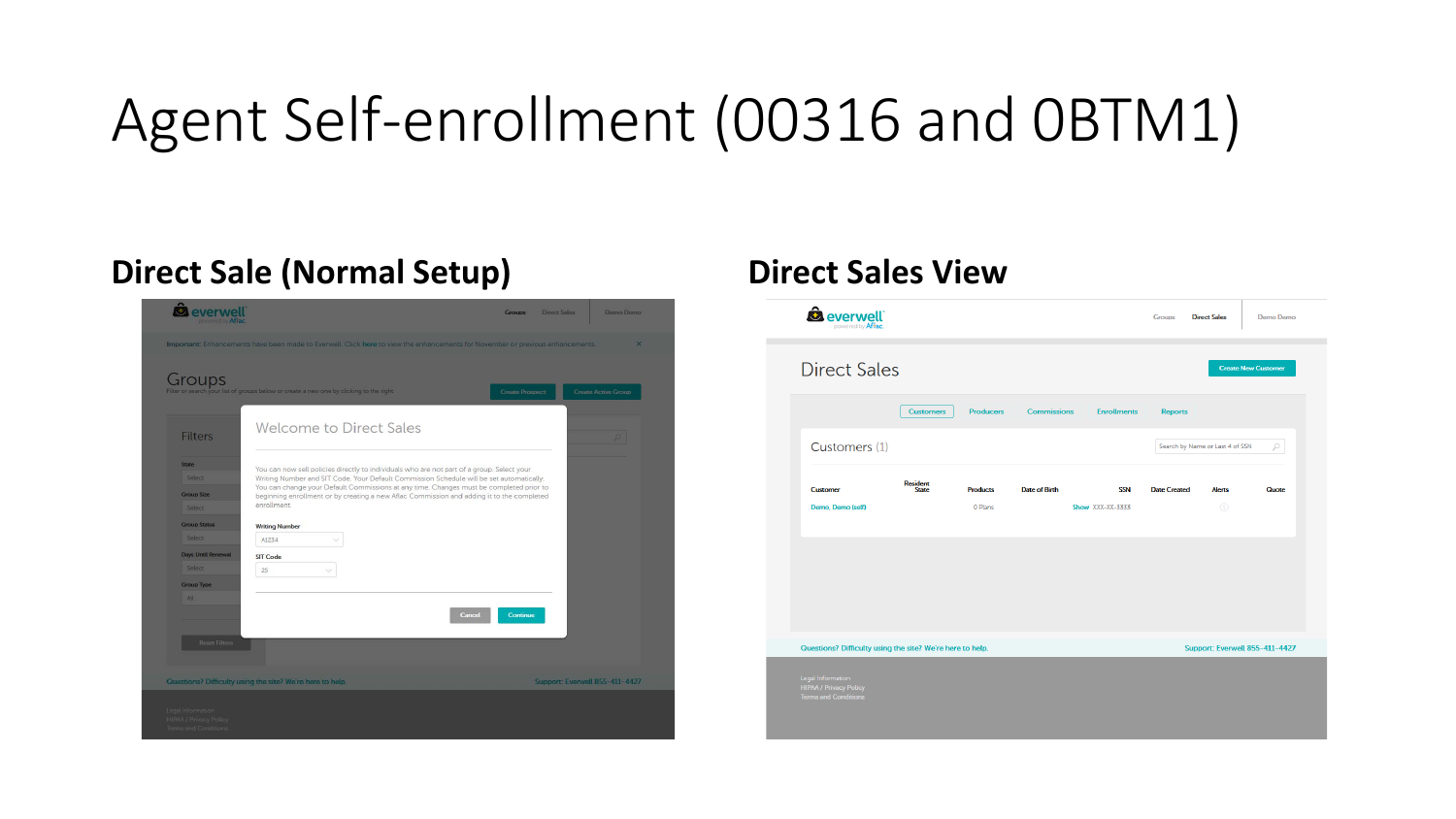## Agent Self-enrollment (00316 and 0BTM1)

- The system will automatically display a row that represents the agent.
	- Agent Info:
		- First and Last Name as determined by agent account info
		- SSN as determined by the agent account info
		- All other info will be blank by default as this info is not provided currently in the agent record

| $\sim$<br><b>O</b> everwell<br>powered by Affac.                                                                                               |                                 |                            |                      |                                       | Groups              | <b>Direct Sales</b>             | Demo Demo                      |
|------------------------------------------------------------------------------------------------------------------------------------------------|---------------------------------|----------------------------|----------------------|---------------------------------------|---------------------|---------------------------------|--------------------------------|
| <b>Direct Sales</b>                                                                                                                            |                                 |                            |                      |                                       |                     |                                 | <b>Create New Customer</b>     |
|                                                                                                                                                | <b>Customers</b>                | <b>Producers</b>           | <b>Commissions</b>   | <b>Enrollments</b>                    | <b>Reports</b>      |                                 |                                |
| Customers (1)                                                                                                                                  |                                 |                            |                      |                                       |                     | Search by Name or Last 4 of SSN | Q                              |
| <b>Customer</b><br>Demo, Demo (self)                                                                                                           | <b>Resident</b><br><b>State</b> | <b>Products</b><br>0 Plans | <b>Date of Birth</b> | <b>SSN</b><br><b>Show</b> XXX-XX-3333 | <b>Date Created</b> | <b>Alerts</b><br>$\circ$        | Quote                          |
| Questions? Difficulty using the site? We're here to help.<br>Legal Information<br><b>HIPAA / Privacy Policy</b><br><b>Terms and Conditions</b> |                                 |                            |                      |                                       |                     |                                 | Support: Everwell 855-411-4427 |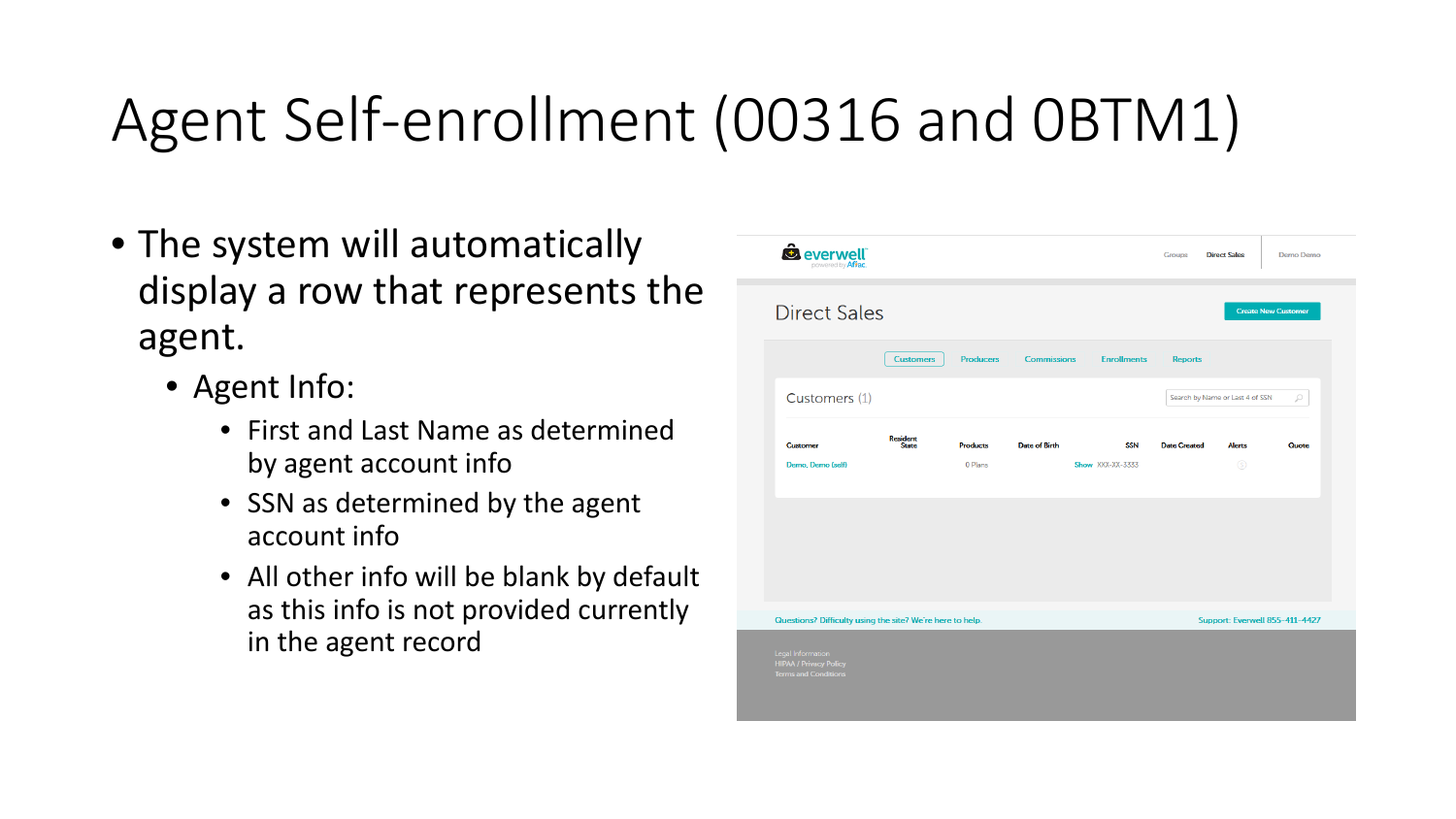# Beginning Self Enrollment – Agent Profile Setup

- Upon selecting to enroll themselves the system will prompt the agent to complete their profile
- Information that is captured already in their agent account info is non editable
- This setup only needs to be done once. If the agent chooses to enroll later after completing this setup the system will not reprompt to complete this info

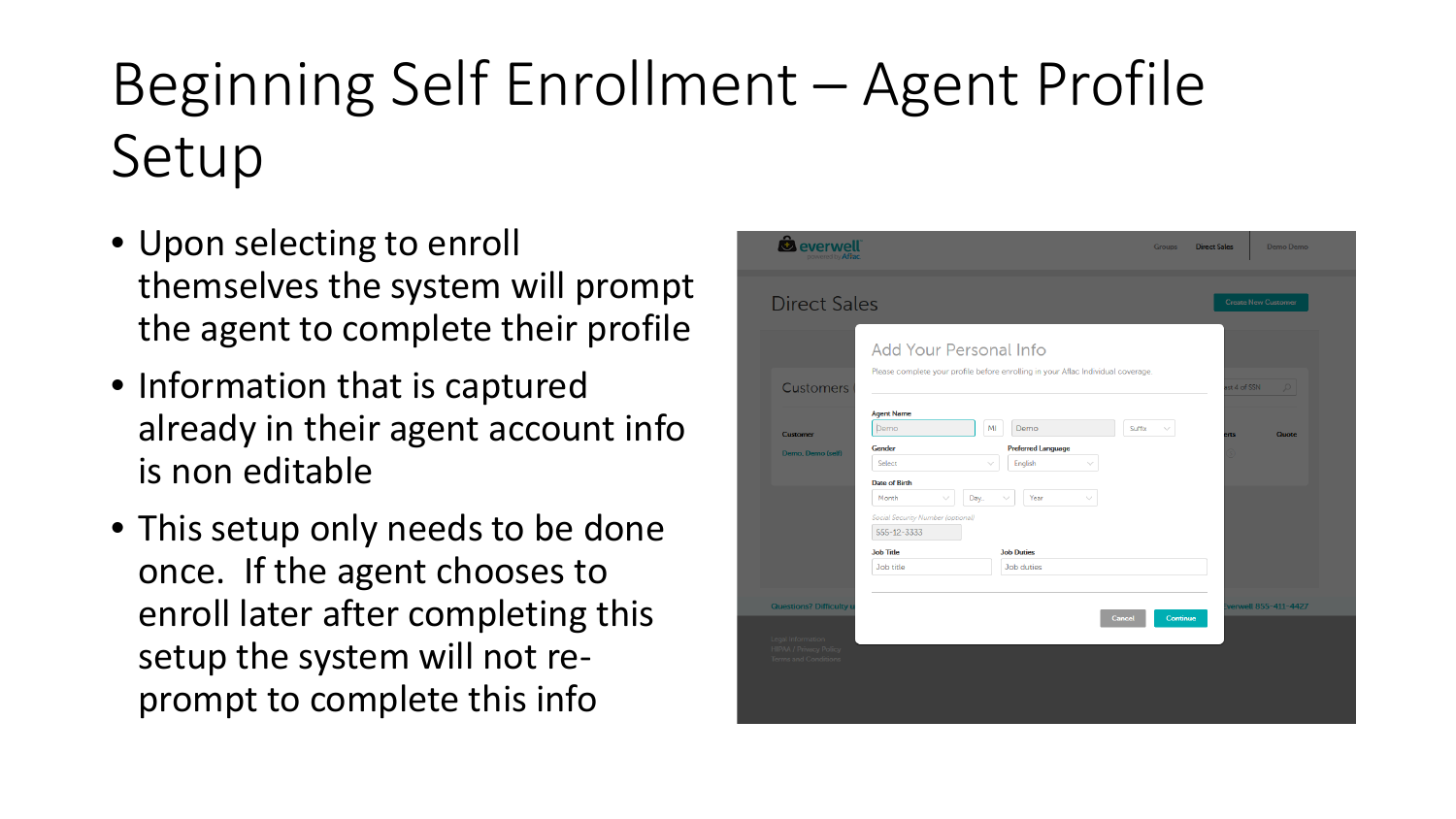#### Agent Profile Setup

**Personal Info Setup**

**Required Fields – First Name, Last Name, Gender, Preferred Language, DOB, SSN, Job Title, Job Duties**

| $\hat{t}$<br>everwell                                                             |                                                                                              |                                                                                  | <b>Direct Sales</b><br><b>Groups</b> | Demo Demo                  |
|-----------------------------------------------------------------------------------|----------------------------------------------------------------------------------------------|----------------------------------------------------------------------------------|--------------------------------------|----------------------------|
| <b>Direct Sales</b>                                                               |                                                                                              |                                                                                  |                                      | <b>Create New Customer</b> |
| <b>Customers</b>                                                                  | Add Your Personal Info                                                                       | Please complete your profile before enrolling in your Aflac Individual coverage. | ast 4 of SSN                         | O.                         |
| <b>Customer</b><br>Demo, Demo (self)                                              | <b>Agent Name</b><br>Demo<br>Gender<br>Male                                                  | MI<br>Demo<br>Suffix<br><b>Preferred Language</b><br>English<br>$\checkmark$     | <b>arts</b>                          | Quote                      |
|                                                                                   | Date of Birth<br>$\mathbf 1$<br>January<br>$\checkmark$<br>Social Security Number (optional) | 1980<br>$\checkmark$<br>$\checkmark$                                             |                                      |                            |
|                                                                                   | 555-12-3333<br><b>Job Title</b><br>Demo                                                      | <b>Job Duties</b><br>Demo                                                        |                                      |                            |
| <b>Questions? Difficulty (</b>                                                    |                                                                                              |                                                                                  |                                      | verwell 855-411-4427       |
| Legal Information<br><b>HIPAA / Privacy Policy</b><br><b>Terms and Conditions</b> |                                                                                              | <b>Cancel</b>                                                                    | Continue                             |                            |

#### **Contact Info**

**Required Fields – Street Address 1, City, State, Zip, One Phone Number, Email, Policy Delivery Preference**

| everwell<br>owered by <b>Affac</b>                                         |                                                        |                                       |                             | <b>Groups</b>                 | <b>Direct Sales</b> | Demo Demo                  |
|----------------------------------------------------------------------------|--------------------------------------------------------|---------------------------------------|-----------------------------|-------------------------------|---------------------|----------------------------|
| <b>Direct Sales</b>                                                        | Add Your Contact Info                                  |                                       |                             |                               |                     | <b>Create New Customer</b> |
| <b>Customers</b>                                                           | <b>Street Address 1</b><br>Street address 1            |                                       |                             |                               | st 4 of SSN         | $\Omega$                   |
| <b>Customer</b>                                                            | <b>Street Address 2 (optional)</b><br>Street address 2 |                                       |                             |                               | erts                | Quote                      |
| Demo, Demo (self)                                                          | City<br>City                                           | <b>State</b><br>State<br>$\checkmark$ | <b>Zip Code</b><br>Zip code |                               |                     |                            |
|                                                                            | <b>Home Phone</b><br>Home phone                        | <b>Cell Phone</b><br>Cell phone       |                             |                               |                     |                            |
|                                                                            | Email (optional)<br>sleeebtest+demo@gmail.com          |                                       |                             |                               |                     |                            |
|                                                                            | <b>Policy Delivery Preference</b><br>Select            |                                       |                             | $\checkmark$                  |                     |                            |
| <b>Questions? Difficulty u</b>                                             |                                                        |                                       |                             |                               |                     | verwell 855-411-4427       |
| Legal Information<br><b>HIPAA / Privacy Policy</b><br>Terms and Conditions | <b>Back</b><br><b>Cancel</b>                           |                                       |                             | <b>Continue to Enrollment</b> |                     |                            |
|                                                                            |                                                        |                                       |                             |                               |                     |                            |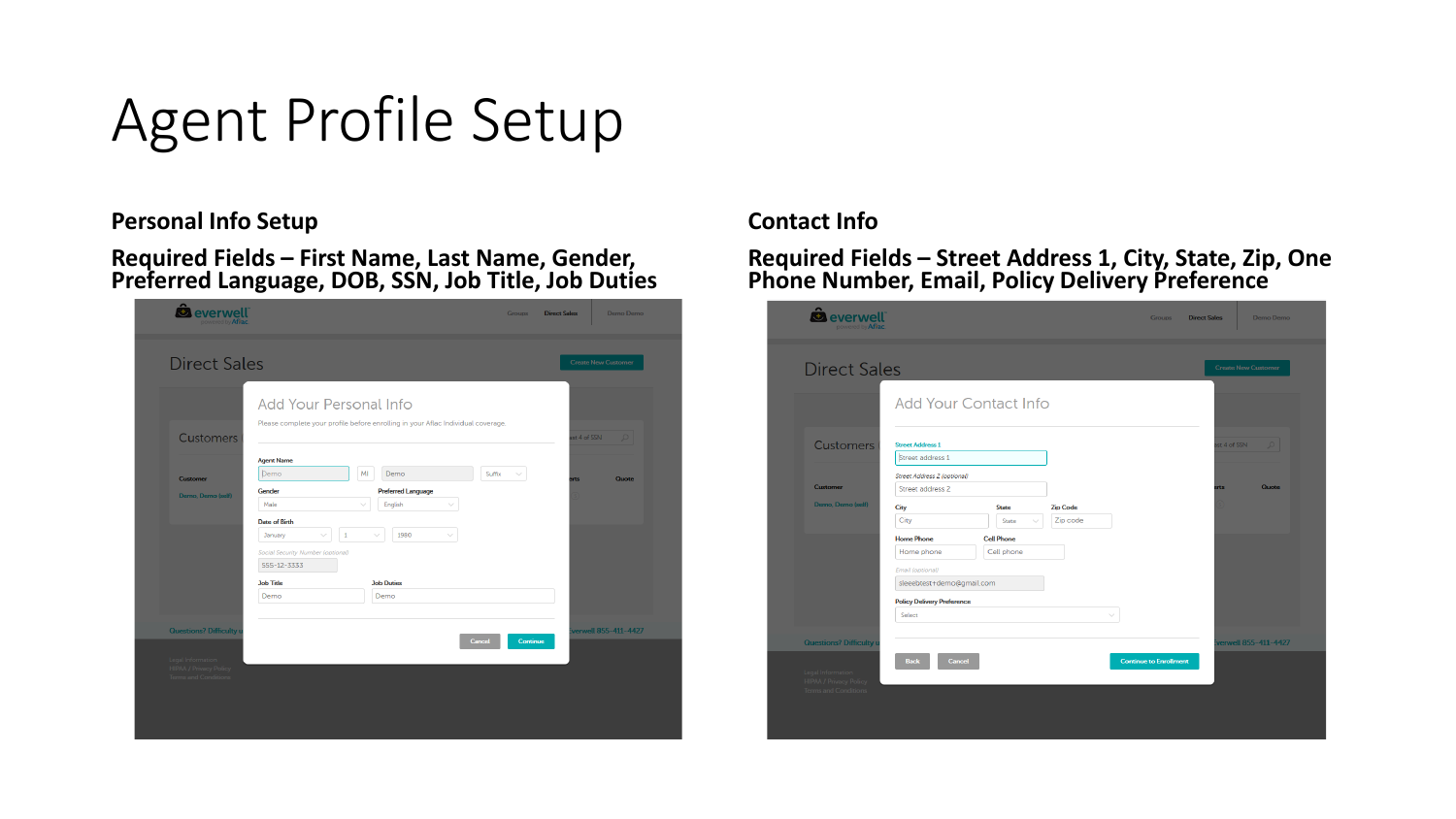## Agent Self Enrollment

- After completing the user's profile the system will prompt for the intended Enrollment State and City
- User can only select NY if there is an active license present for NY
- If user selects a non NY state the system will prompt if this is for a Life or Non Life enrollment. This allows the system to determine which agent account the user needs to be enrolled in (00316 vs 0BTM1)

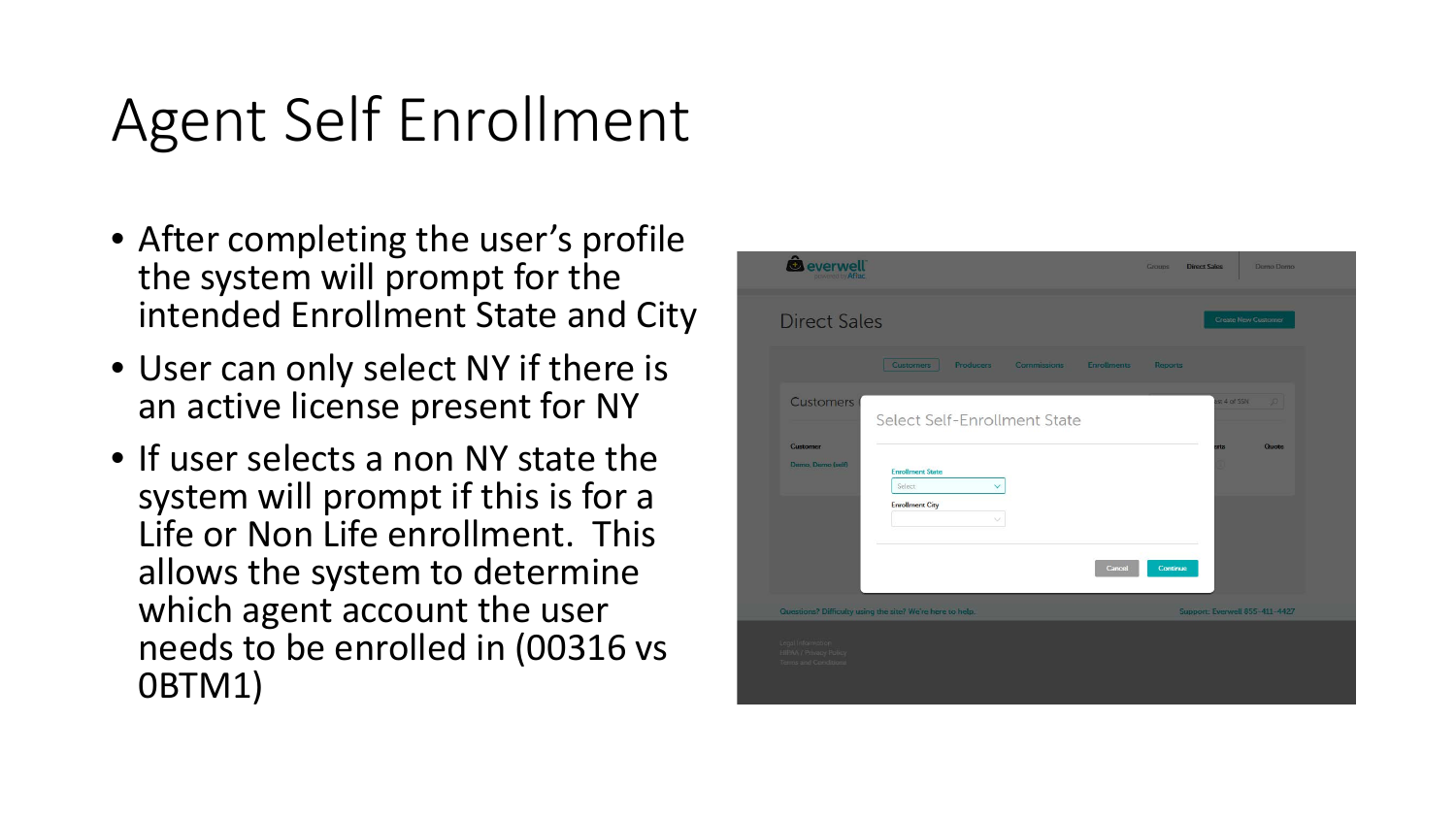#### Agent Self Enrollment

#### **Non NY Selection NY Selection**



| $\hat{\mathbf{c}}$<br>everwell<br>sowered by Afrac                  |                                                                           | <b>Groups</b><br><b>Direct Sales</b> | Demo Demo                      |
|---------------------------------------------------------------------|---------------------------------------------------------------------------|--------------------------------------|--------------------------------|
| <b>Direct Sales</b>                                                 |                                                                           |                                      | <b>Create New Customer</b>     |
|                                                                     | Producers<br><b>Enrollments</b><br><b>Customers</b><br><b>Commissions</b> | Reports                              |                                |
| <b>Customers</b>                                                    | Select Self-Enrollment State                                              | ast 4 of SSN                         | $\mathcal{D}$                  |
| <b>Customer</b><br>Demo, Demo (self)                                | <b>Enrollment State</b><br>NY<br>$\checkmark$                             | erts                                 | Quote                          |
|                                                                     | <b>Enrollment City</b><br>Accord<br>$\checkmark$                          |                                      |                                |
|                                                                     | Cancel                                                                    | <b>Continue</b>                      |                                |
|                                                                     | Questions? Difficulty using the site? We're here to help.                 |                                      | Support: Everwell 855-411-4427 |
| Legal Information<br>HIPAA / Privacy Policy<br>Terms and Conditions |                                                                           |                                      |                                |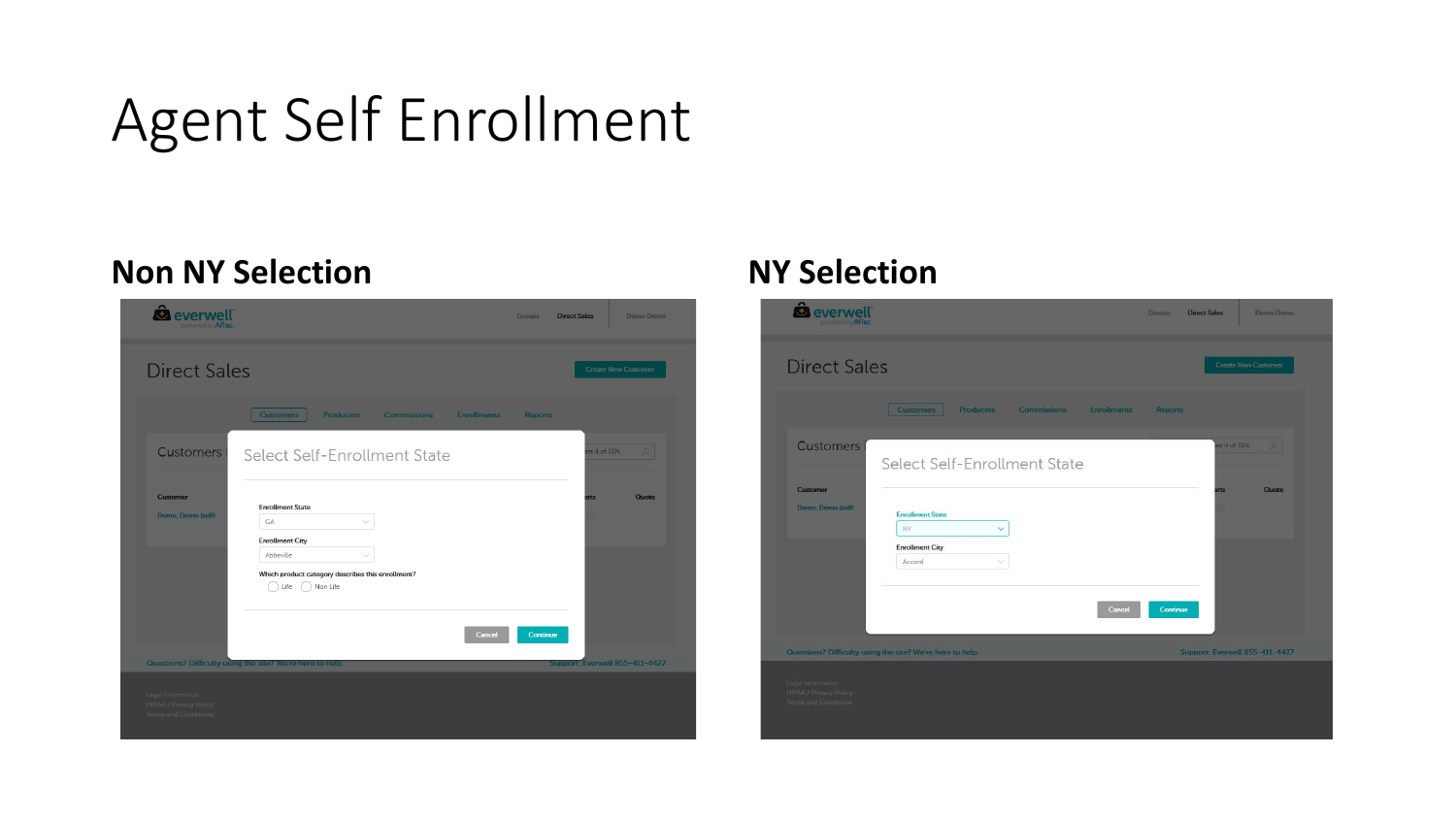#### Agent Self Enrollment Default Commissions

- The first time a user enrolls in either US Life (0BTM1), US Non Life (00316) or NY (N2293) coverage the system will prompt the user to set up their default commissions for that specific type of enrollment which corresponds to a default commission for those accounts.
- If an agent is enrolling themselves in US Non Life coverage for the first time the system will prompt them to save a default commission for their US Non Life enrollments

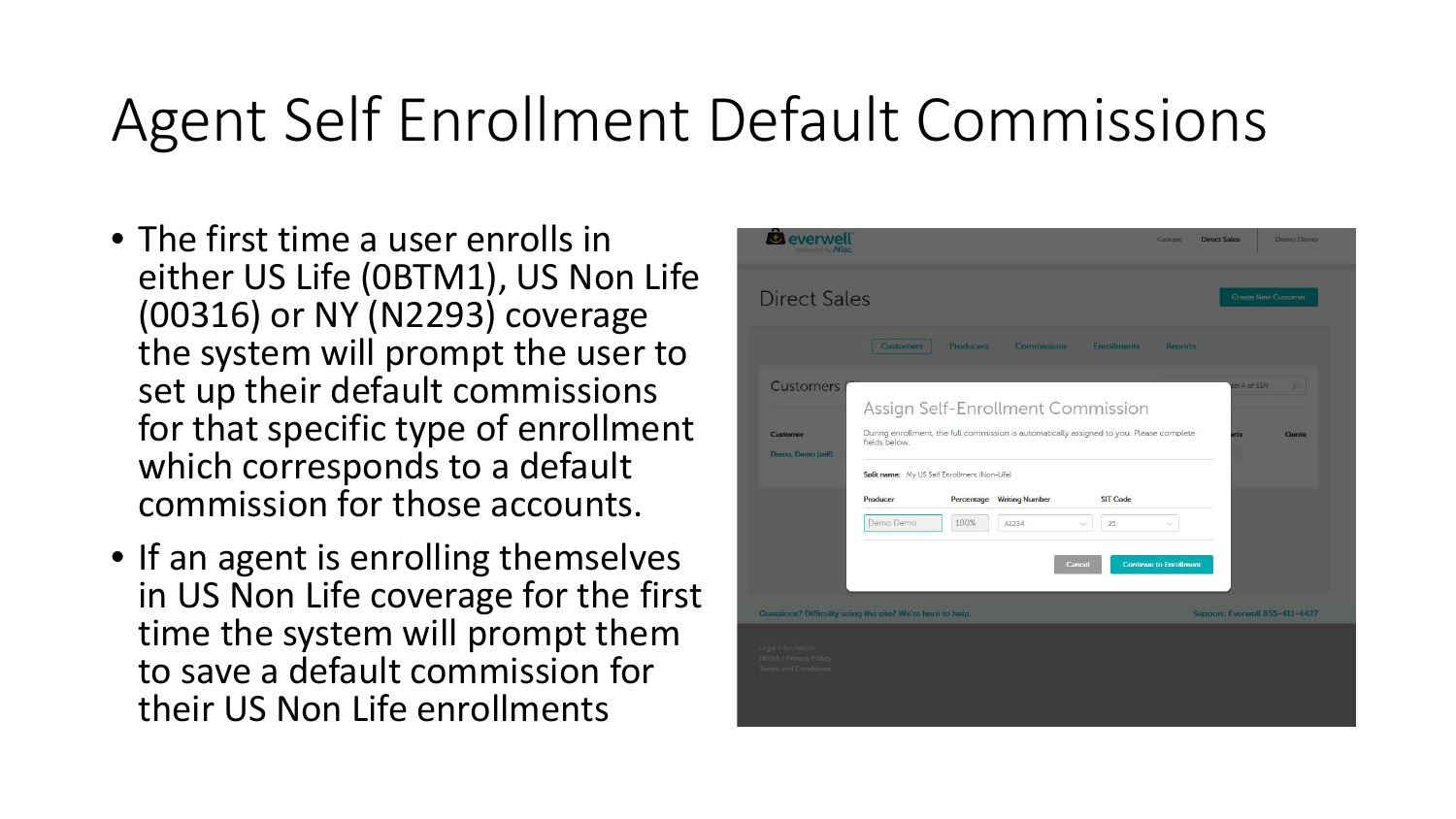#### User Verification

- After setting up their appropriate self enrollment default commission the system will SSO the user into the appropriate 0BTM1, 00316 or N2293
- The flow from this point is the same as the normal payroll producer F2F flow but as the agent acting as the assisting producer for themselves.
- System will allow agent to authenticate using authentication methods available based on info saved on file (SSN, Email or Text)

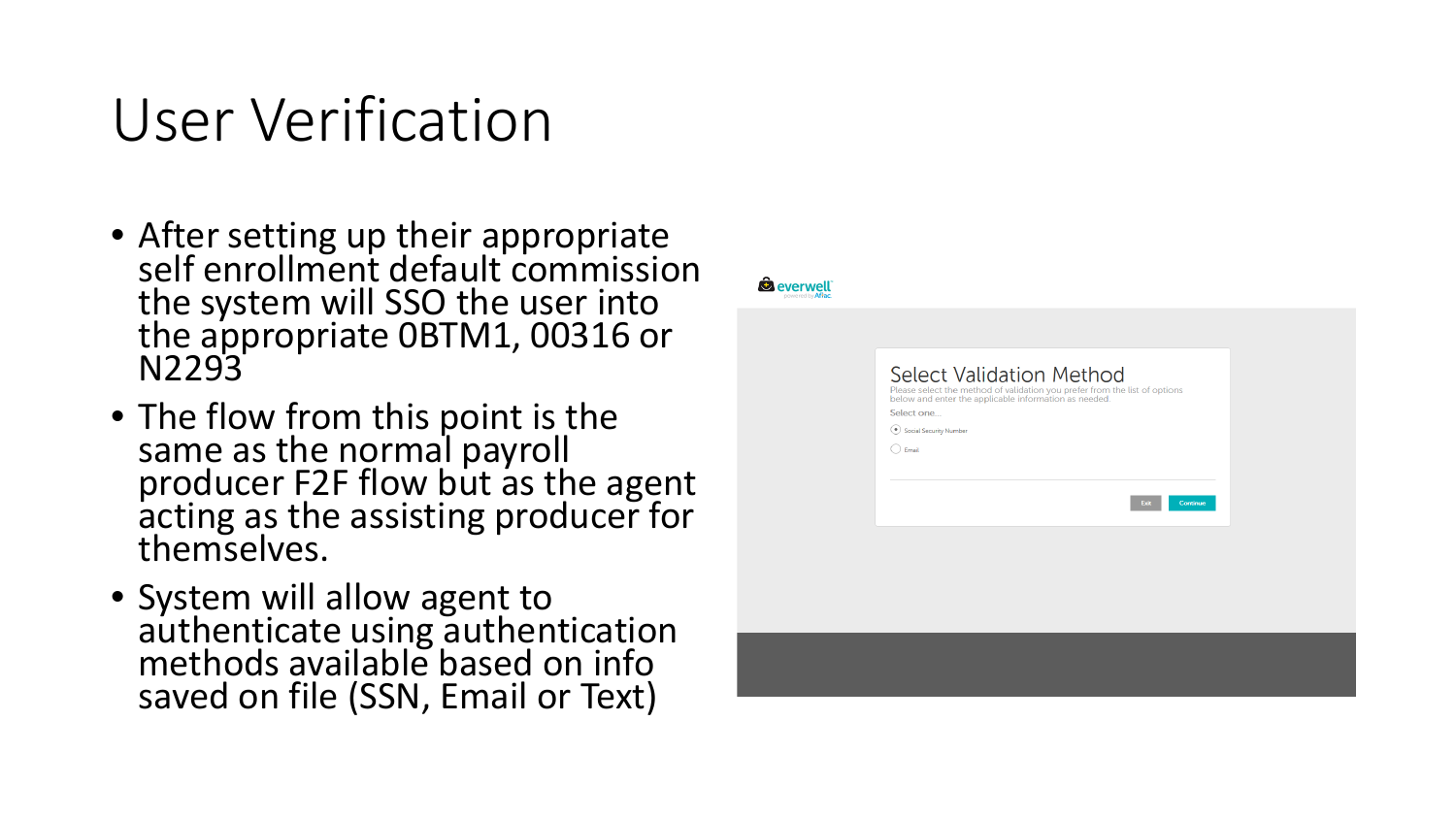#### User Enrollment

- After successfully authenticating themselves the system will re- prompt for the location of enrollment.
- If user selected a non NY state then the user will not be allowed to select NY at this point. If user selected NY then the user will confirm NY as their state of enrollment.
- System will only present states that the user is appointed to sell in.

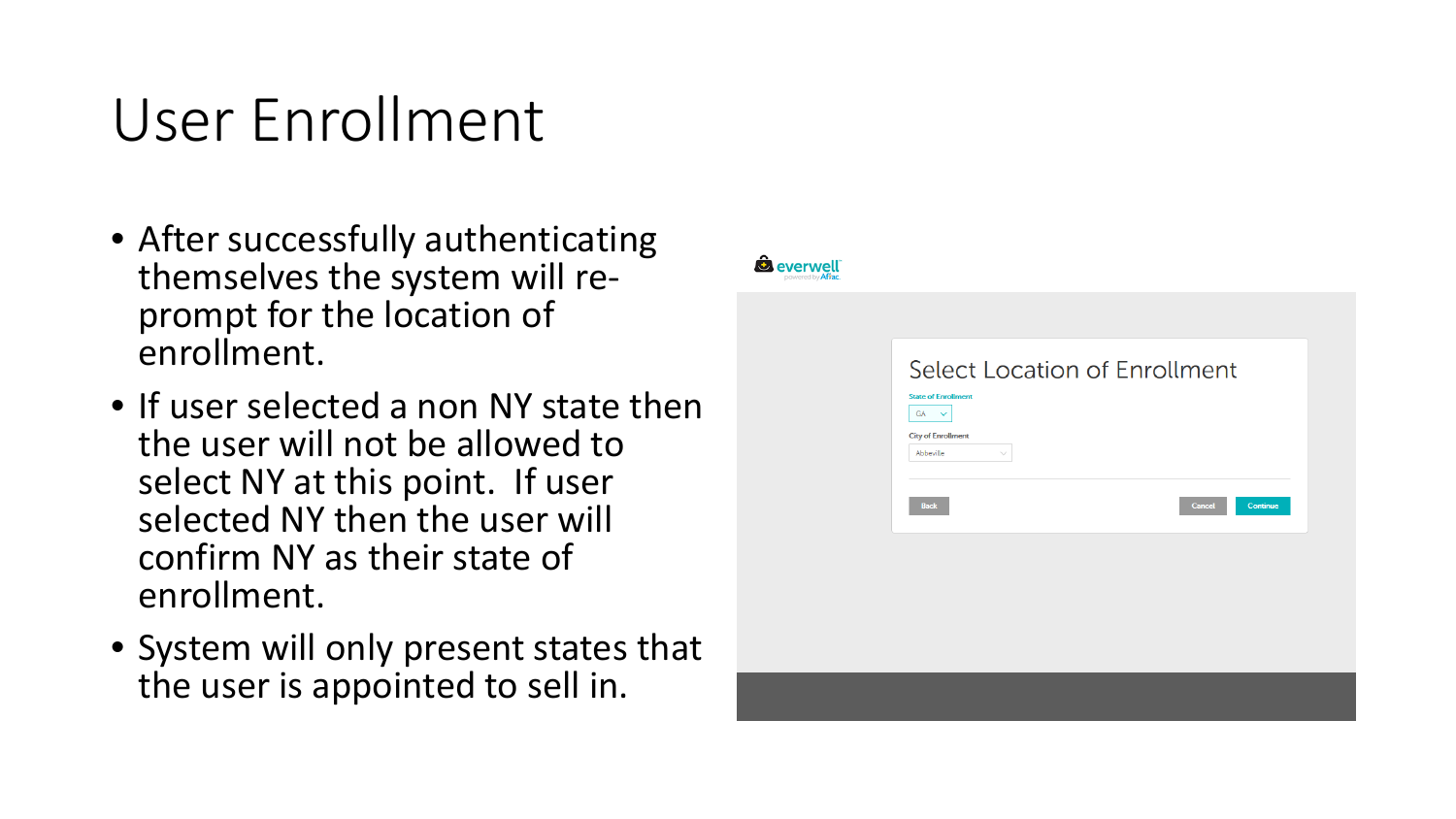#### User Enrollment

#### **User Lands on Shop Page**



#### **User can navigate to shop page for normal enrollment (screen example shows payroll products available for account 00316)**

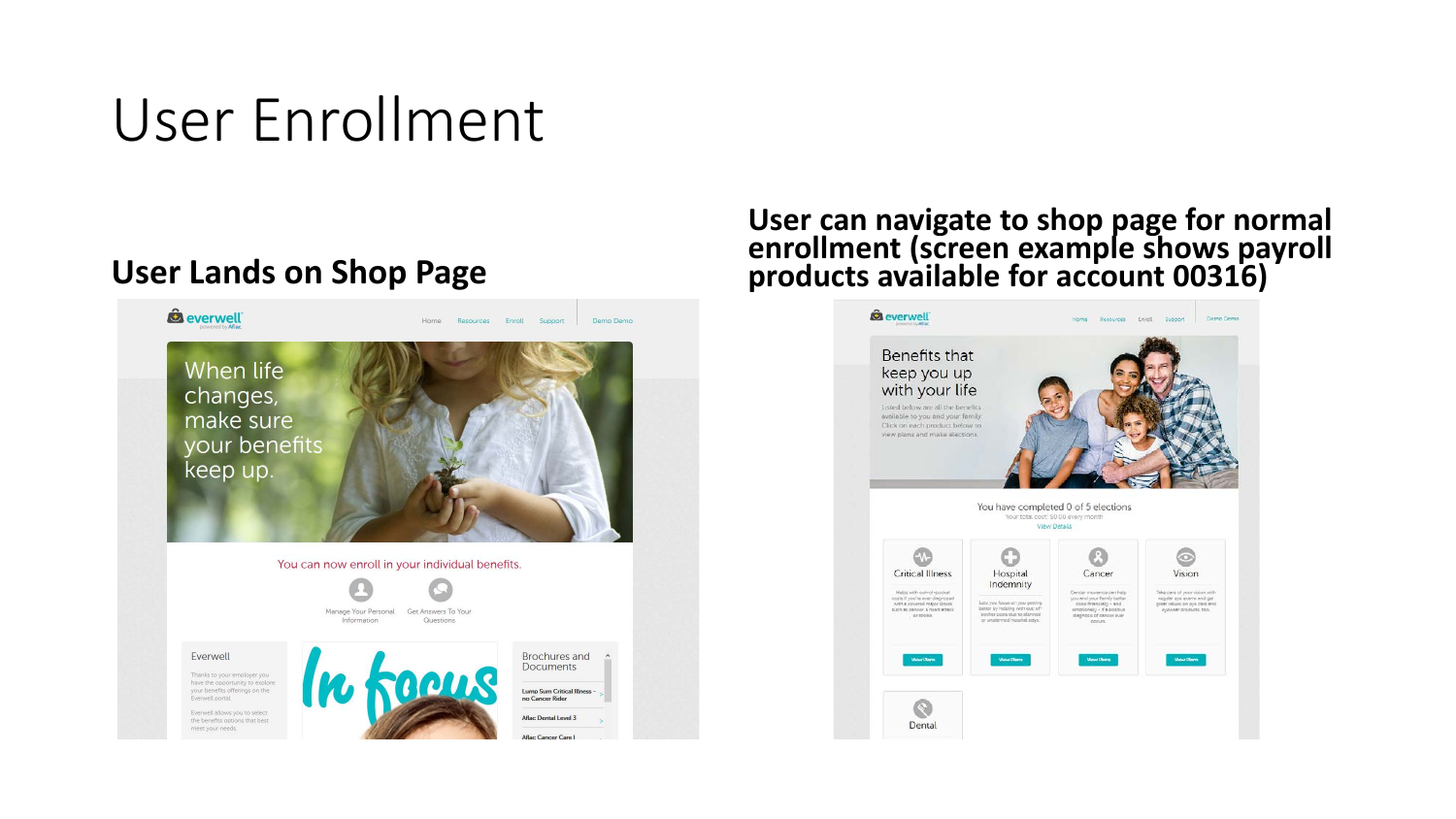#### User Enrollment

#### **Agents can enroll themselves in coverage and will view coverage in the normal BAU process.**



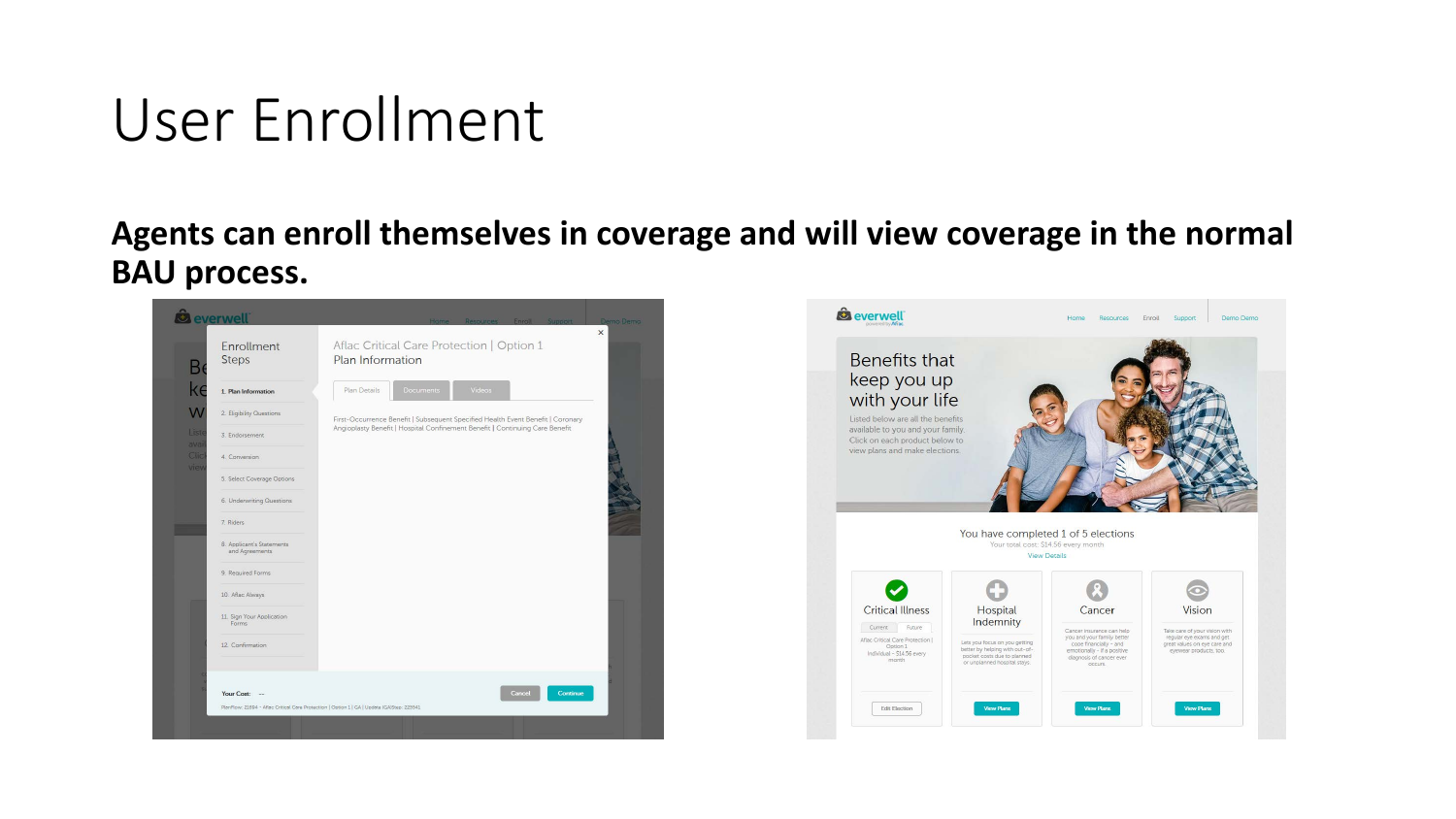## Managing Profile Info

- User can edit their profile or dependent information on the My Family page.
- However user will not be able to edit any information that is tied to their agent account information (Name, SSN, Email) that is received from their Aflac's agent record. Any updates to the un-editable fields will need to be made through Field Contracting.

| everwell<br>powered by Afiac                       | Home<br>Resources<br>Enroll<br>Support<br>Demo Demo                                                                        |
|----------------------------------------------------|----------------------------------------------------------------------------------------------------------------------------|
|                                                    | Demo Demo                                                                                                                  |
|                                                    | Name<br>Demo<br>Demo<br>Suffix<br>v                                                                                        |
| My Family                                          | Social Security Number (optional)<br>Gender<br><b>Preferred Language</b><br>555-12-3333<br>Male<br>English<br>Ÿ.<br>$\sim$ |
| Manage profiles for<br>you and your<br>dependents. | <b>Birthdate</b><br>Q.<br>$\mathbf{1}$<br>1980<br>v<br>v<br>January                                                        |
| <b>Demo Demo</b>                                   | <b>Home Street Address</b><br>Apt No (optional)<br>123 Demo Street                                                         |
|                                                    | City<br>Zip<br><b>State</b><br>Demo City<br><b>NC</b><br>28202                                                             |
| Add New Dependent                                  | ×<br><b>Home Phone #</b><br><b>Mobile Phone #</b><br>Work Phone #<br>$(555)$ 123-4567                                      |
|                                                    | <b>Personal Email</b><br><b>Work Email</b>                                                                                 |
|                                                    | sleeebtest+demo@gmail.com<br><b>Preferred Email Address</b>                                                                |
|                                                    | Personal<br><b>Job Title</b><br><b>Job Duties</b>                                                                          |
|                                                    | Demo<br>Demo                                                                                                               |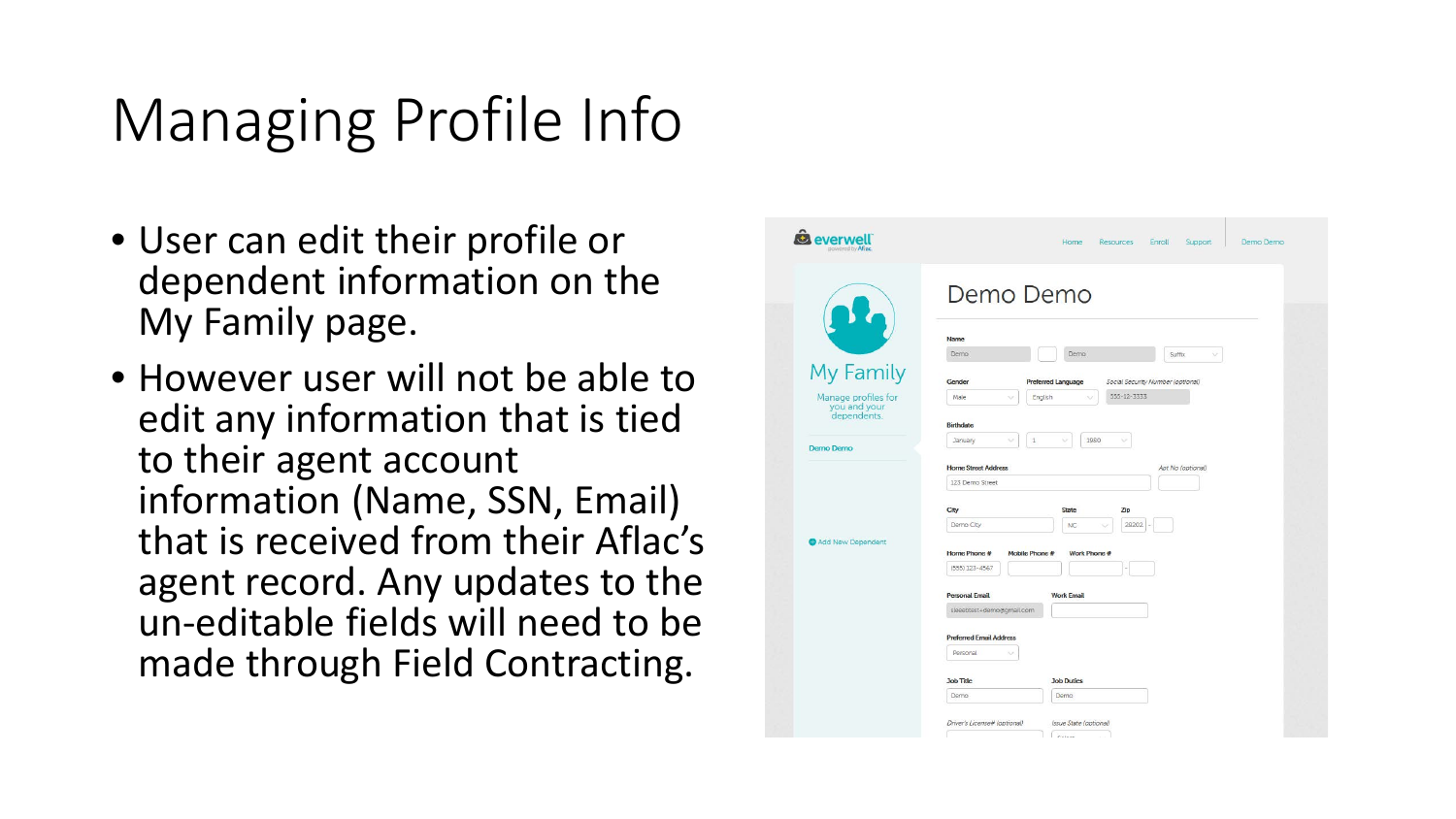### Managing Agent Self Commissions

- An agent can adjust their writing number / sit code settings for the self commissions via the Commissions page.
- Once a user has set up their default commissions then it will display for them to edit moving forward.

| <b>Customers</b>                                                                                                                                                                     | <b>Commissions</b><br><b>Producers</b><br><b>Enrollments</b><br><b>Reports</b>                                                                              |
|--------------------------------------------------------------------------------------------------------------------------------------------------------------------------------------|-------------------------------------------------------------------------------------------------------------------------------------------------------------|
| <b>Commissions Schedules: 4 Schedules</b>                                                                                                                                            |                                                                                                                                                             |
| <b>Default Commissions</b><br>Aflac commission split set as default for<br>this account. Additional commission splits<br>can be added and managed from the<br>Aflac Commissions tab. | <b>Self-Enrollment Commissions</b><br>The agent enrolling in benefits will be auto-assigned 100% commission. You can update this schedule later, if needed. |
| <b>Aflac Commissions</b><br>Additional commission splits available for<br>this account. These commission splits<br>can be managed through the commission<br>tab.                     | My US Self Enrollment (Non-Life)<br>Demo - 100%   Edit<br>My NY Self Enrollment<br>Demo - 100%   Edit                                                       |
| <b>Self-Enrollment Commissions</b><br>Default commission is 100% to the agent<br>enrolling in benefits.                                                                              | My US Self Enrollment (Life)<br>Demo - 100%   Edit                                                                                                          |
| <b>VSP Individual Vision Commissions</b><br>This is the base partner carrier<br>commission solit for this carrier. This solit<br>can be managed through the commission<br>tab.       |                                                                                                                                                             |
|                                                                                                                                                                                      |                                                                                                                                                             |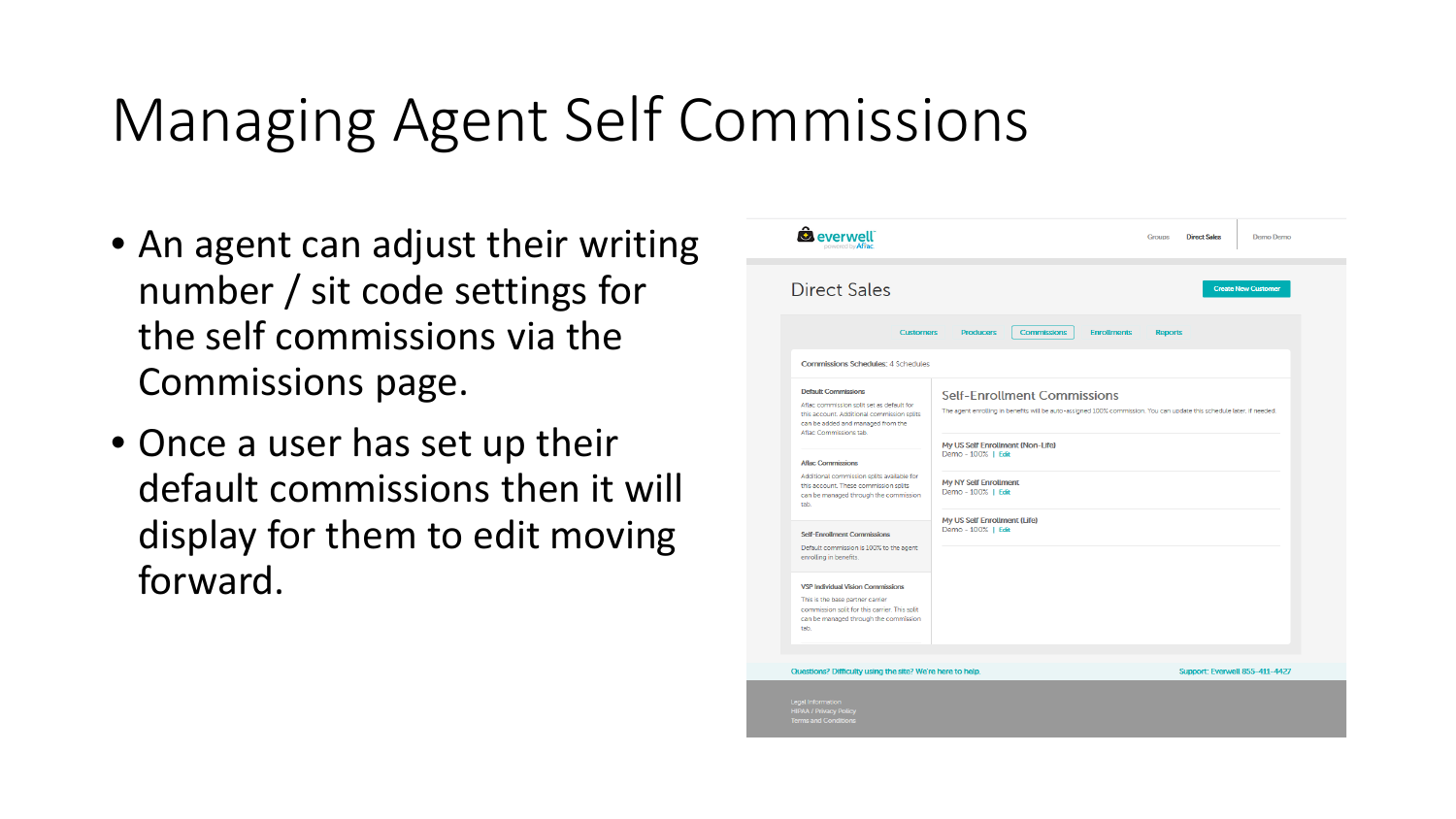## Managing Agent Self Commissions

- When editing a default commission for self enrollment the system will only allow the user to adjust the writing number and sit code.
- Agent will not be allowed to add a producer, adjust the name or percentage.

| <b>Direct Sales</b>                                                                                                                                                                        | <b>Create New Customer</b>                                                                                                                                                                                   |
|--------------------------------------------------------------------------------------------------------------------------------------------------------------------------------------------|--------------------------------------------------------------------------------------------------------------------------------------------------------------------------------------------------------------|
| <b>Customers</b>                                                                                                                                                                           | <b>Producers</b><br><b>Commissions</b><br><b>Enrollments</b><br><b>Reports</b>                                                                                                                               |
| <b>Commissions Schedules: 4 Schedules</b>                                                                                                                                                  |                                                                                                                                                                                                              |
| <b>Default Commissions</b><br>Aflac commission split set as default for<br>this account. Additional commission splits<br>can be added and managed from the                                 | <b>Self-Enrollment Commissions</b><br><b>Edit Commission Split</b>                                                                                                                                           |
| Aflac Commissions tab.<br><b>Aflac Commissions</b><br>Additional commission splits available for<br>this account. These commission splits<br>can be managed through the commission<br>tab. | <b>Enter Name For Split</b><br>NY Commission Split<br>My US Self Enrollment (Non-Life)<br><b>SIT Code</b><br>Producer<br><b>Writing Number</b><br>Percentage<br>A1234<br>25<br>Demo Demo<br>100<br>$\ddotsc$ |
| <b>Self-Enrollment Commissions</b><br>Default commission is 100% to the agent<br>enrolling in benefits.                                                                                    | <b>Save Split</b><br><b>Cancel</b>                                                                                                                                                                           |
| <b>VSP Individual Vision Commissions</b><br>This is the base partner carrier<br>commission split for this carrier. This split<br>can be managed through the commission<br>tab.             |                                                                                                                                                                                                              |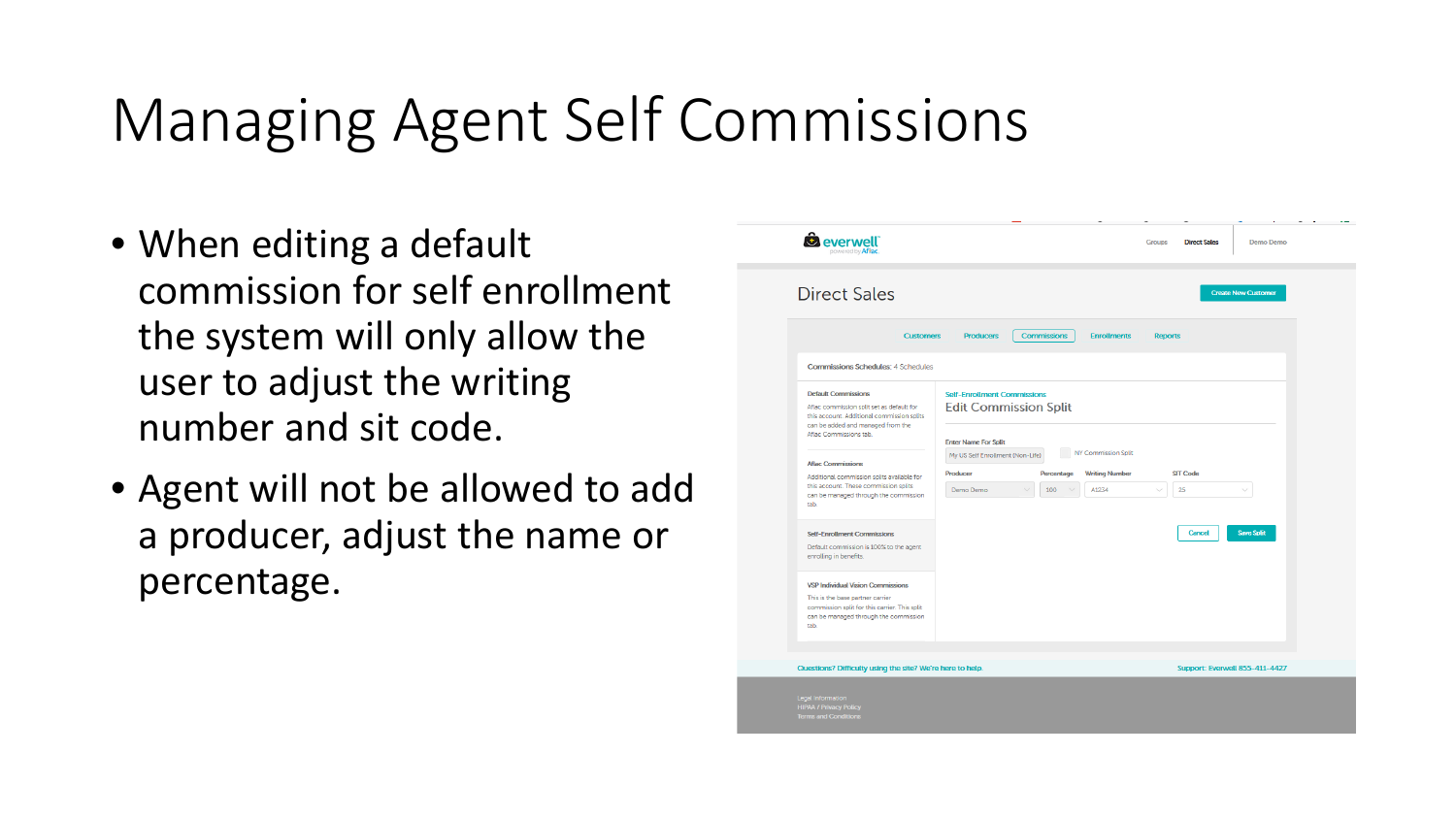## Managing Agent Self Transmittals

- An agent can adjust their own enrollment transmittal settings on the Enrollments page.
- Any agent self enrollment will list the agents name as well as "(self)" to differentiate between their normal direct sale customer enrollments
- Aside from preventing the user from using a custom commission schedule the functionality on editing effective date and delivery timing remain the same